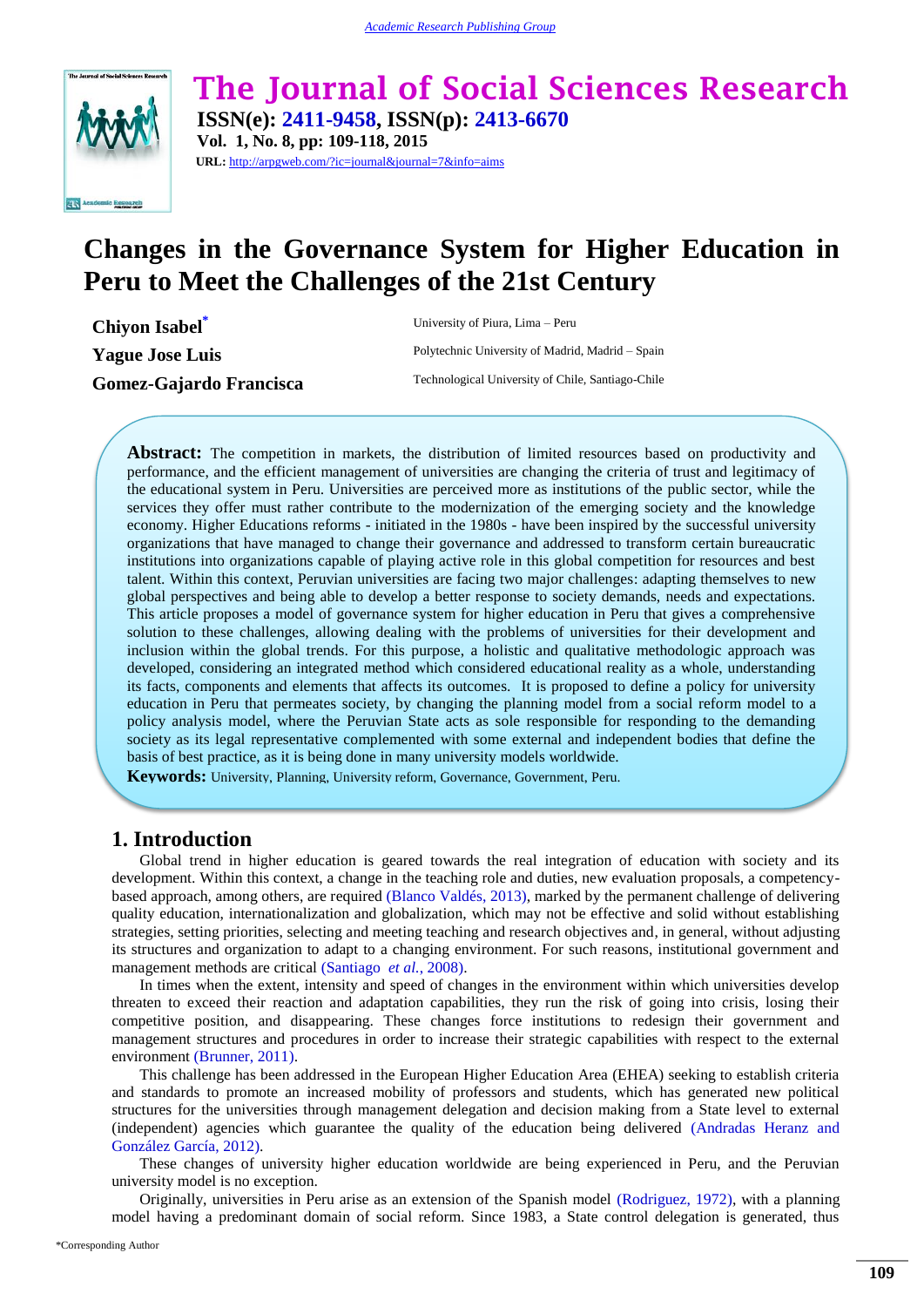giving to the National Assembly of Rectors  $(ANR<sup>1</sup>$  in Spanish) responsibility over universities, granting more autonomy to universities (University Act No. 23733 dated 1983, effective until June 2014).

In the 80s aswell an expansion process of Peruvian university higher education began. However, only after year 2000 is evidenced that the university enrollment growth took off, maintaining a constant upward trend, with a more noticeable increase in private education since 2005 as shown in [Figure 1.](#page-1-0) This explosive growth of university enrollment was not an incidental issue. It was a decision of the Peruvian Government with the Decree Law No. 882 dated 1996, through which it releases the education market by enabling universities to make a profit in order to attract private investment in the educational service.



<span id="page-1-0"></span>**Figure-1.** Higher Education Enrollment. 1960-2012

**.** 

For [Cuenca Pareja \(2014\),](#page-8-2) there are three hypotheses behind Decree Law No. 882. First, private sector participation would allow expanding the offer and university coverage. Second, as a result of the first hypothesis, access to higher education would be more democratic; i.e., more young people from all economic strata would study at the university. Finally, it was assumed that the market would be an effective regulator of quality of this expanded and democratized service.

However, in practice, this expansionist phenomenon has caused an imbalance within the university quality systems [\(Rojas-Revoredo, 2007\)](#page-9-2), thus generating consistency problems with respect to proliferation of careers with low labor demand [\(Yamada, 2014\)](#page-9-3). Hence, explanations for this phenomenon have been focused mainly on the supply and demand model specific to the economics field [\(De los Ríos](#page-8-3) *et al.*, 2002) and in the production of legal rules and provisions, from both the legal and political fields, which are fostering the emergence of new universities. Between 1960 and 1985, public universities were created gradually until the implementation of coverage of one university by geographical department in Peru was almost reached. On the other side, private universities were created at the beginning of this period and remain at 10 universities until the mid-1980s [\(Adaniya and Timana, 2000;](#page-7-1) [Álvarez and Pérez, 2011;](#page-7-2) [ANR, 2002](#page-8-4)[;2003](#page-8-5)[;2005a](#page-8-6)[;2005b](#page-8-7)[;2005c](#page-8-8)[;2007](#page-8-9)[;2013;](#page-8-10) [Neave, 2004\)](#page-9-4), with the new decree reaching a total of 140 universities in 2013 (INEI - [II University National Census, 2010;](#page-8-11) [National Assembly of](#page-8-12)  [Rectors, 2013\)](#page-8-12) . This entire transformation of higher education has led to an unbalanced and low-quality university system [\(Gazzola and Didriksson, 2008\)](#page-8-13).

Thus, Peruvian universities have prioritized reforms based on market, budget cuts, considering students as "consumers", and on the context of new government bodies which are directed or conditioned by stakeholders (external agents) where representative democracy of university community members is very small (when it does not disappear), where self-organization should be considered, strengthening internationalization, accountability and relationship with stakeholders [\(Vallespín Pérez, 2013\)](#page-9-5).<sup>2</sup>

At the present time, Peruvian Government has become aware of this situation, and has created instruments, laws, and institutions such as the National System of Evaluation, Accreditation and Certification of Educational

**Source:** http://revistaideele.com/ideele/sites/default/files/archivos/cuadro241.jpg

<sup>&</sup>lt;sup>1</sup> Peruvian public organization which involved all Deans and Chancellors (highest authority) from public and private universities in the country, with the aim of studying, coordinating and guiding university activities in Peru, intended to strengthen the economic and academic aspects of universities and the fulfillment of their responsibility withthe national community (Article 92 of University Act No. 23733 dated 1983-2014).

 $2^2$  For a comparative and comprehensive analysis of all three proposals, which are not absolutely exclusive among them, see: Bleiklie *et al.* (2012). ; De Boer *et al.* (2012) ; Ferlie *et al.* (2012) ; and Kehm (2012a).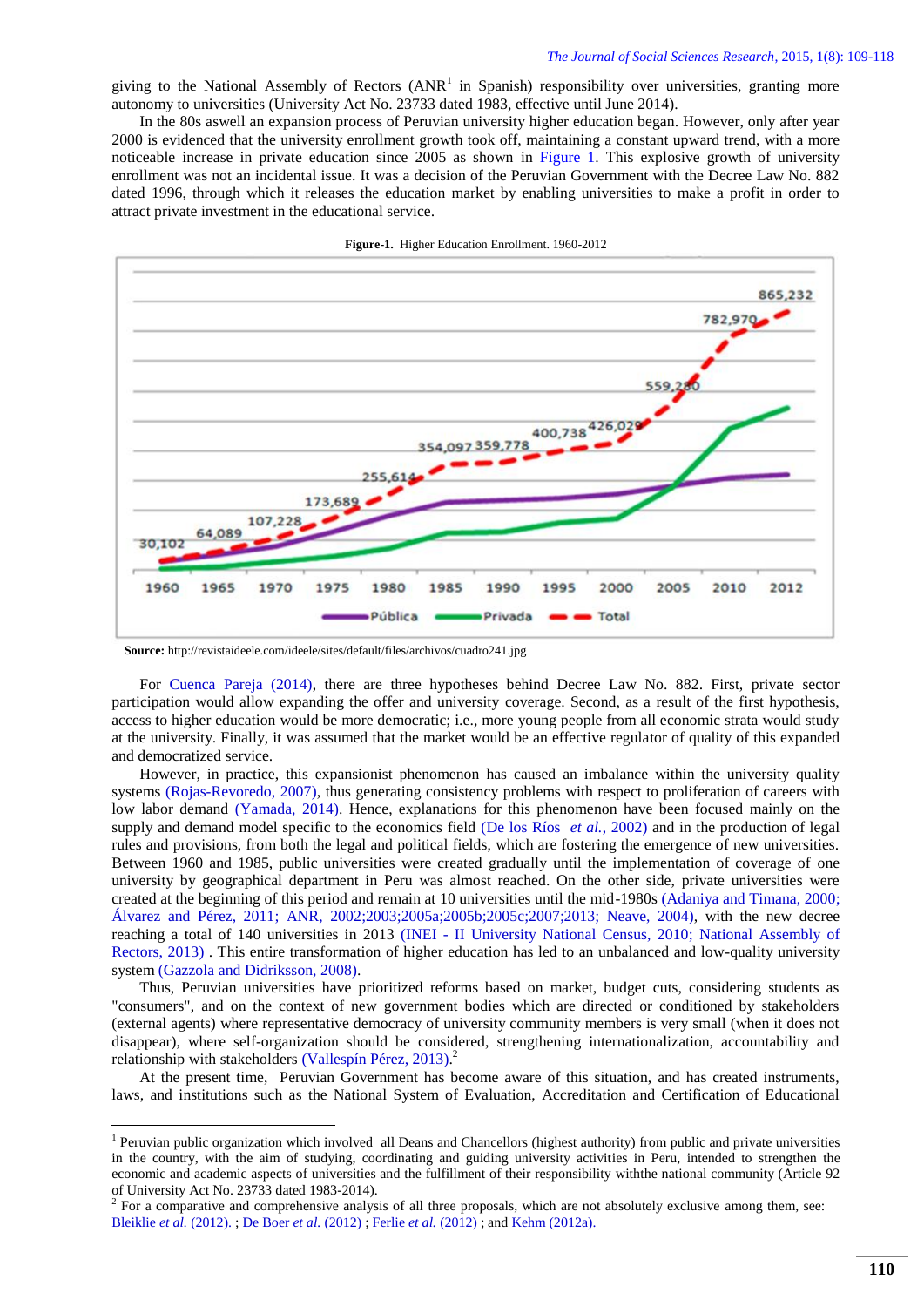Quality (SINEACE in Spanish), the National Superintendence of University Education (SUNEDU in Spanish) , as well as enactment of the new University Act No. 30220, the creation of for the process of obtaining professional degrees with the redefinition of the ANR's role in order to respond to the quality requirements of the Peruvian society.

The proposed methodology for this research is qualitative, considering reality analysis as a whole, without reducing it to its integral parts, and interpreting the facts, aiming to understand the variables involved.

# **2. Change of Governance Model in the Peruvian University System**

Considering the context described above, any answer to the problems related to quality, relevance, and internationalization of university education should come from the establishment of a national educational policy that, in any case, respects the university autonomy by combining the general interests of society and accountability as key elements [\(Kehm, 2011\)](#page-8-14).

Research on governance in university systems related to the decision-making structures, their processes and objectives, evidence the relevance of the form of leadership and administrative structure in higher education institutions, especially considering the participation of interested parties, actors, or internal or external stakeholders in decision-making processes.

In the current context, the new University Act No. 30220 enacted on July 9, 2014, the reorganization of the SINEACE, and the creation of the SUNEDU are intended to address the university crisis focused on three main aspects considered as the basis for a reform. First, the State assumes the control of educational policies at all levels of education. This is essential since the development of the country requires alignment of educational policies. An nation educational project not only offers clear guidance as to where to go, but also looks for mechanisms that allow articulating the entire educational system as needed. The control of educational policies implies leadership in the conduct of the educational system and not «telling what universities should teach» [\(Cuenca Pareja, 2014\)](#page-8-2).

The second aspect is to install a quality regulation mechanism that, along with the restructuring of other existing mechanisms, should lay the foundations for families and students to have the public guarantee that the services offered, regardless of their particular characteristics, have a minimum common quality. The Act formulates the regulation of quality through the creation of SUNEDU. This autonomous institution is responsible for the first step of a quality assurance system; i.e., to authorize the operation of programs and institutions based on quality standards and not, as it has been so far, based on the submission of documentation. The Act also requires SINEACE<sup>3</sup> reorganization in order to adjust accreditation processes to effectively contribute to quality assurance.

A third aspect that the act reaffirms, is that a university is a place for knowledge-building based on research and comprehensive training. The purposes, structure and organization, graduate options, faculty characteristics, mandatory nature of general studies, etc. indicate that academic reflection is the core articulator of university life.

The new University Act also stresses the role of the State as guarantor of quality, directly involving the authentic actors contained in the Ministry of Education: universities, professional associations, entrepreneurs and the civil society, by trying to bring closer expert knowledge and decision-making knowledge. Thus, such external agents as SUNEDU and SINEACE become an element of support, external to the Ministry of Education, paying special attention to the justification of the origin of the data provided by the external evaluation team, as well as to the logic of the processes established for its performance [\(Cazorla, 2007\)](#page-8-15).

Given that any change, in general, generates suspicion and mistrust, the scope of universities is not oblivious to this situation. However, when convenience and necessity arises, it is necessary to anticipate the impositions that could come from outside of the university world, assuming the responsibility of piloting modifications that will lead to a new governance model from the university community itself and, more specifically, from their bodies of representation and government [\(Vallespín Pérez, 2013\)](#page-9-5).

#### **3. Planning for University Higher Education Governance in Peru**

**.** 

The Peruvian Government has become aware of the failure in and low quality of the Peruvian university system, but must also realize that it should be prepared to deal with the global trends and demands of university education.

In this current scenario, a legislative model for higher education in Peru is proposed. With institutions such as SUNEDU and SINEACE, it becomes questionable whether these changes allow seeing a change in the form of governance for university education in Peru.

The proposal seeks to control the problems that have arisen, such as the expansion of universities and the low quality of services, and to allow responding to global trends. Therefore, two dimensions are unified in the governance model: a political dimension that allows the State control for decision-making, and a qualitative dimension to guarantee the quality, so that the educational policy can be oriented towards the four specific objectives of the model (see [Figure 2\)](#page-4-0).

It is then stated that a governance model that, on the one hand, responds to the problems of universities with a political structure of control with the new legislation - causes a change from a fully decentralized bottom-up model integrated with the full autonomy of universities to a model of policy analysis, not only centralizing the decision

<sup>&</sup>lt;sup>3</sup> Bill No. 4534/2014-PE. Act for the creation of the Peruvian Board of Higher Education Accreditation (COPAES), entity that will replace and take over the duties of the National System of Evaluation, Accreditation and Certification of Educational Quality (SINEACE).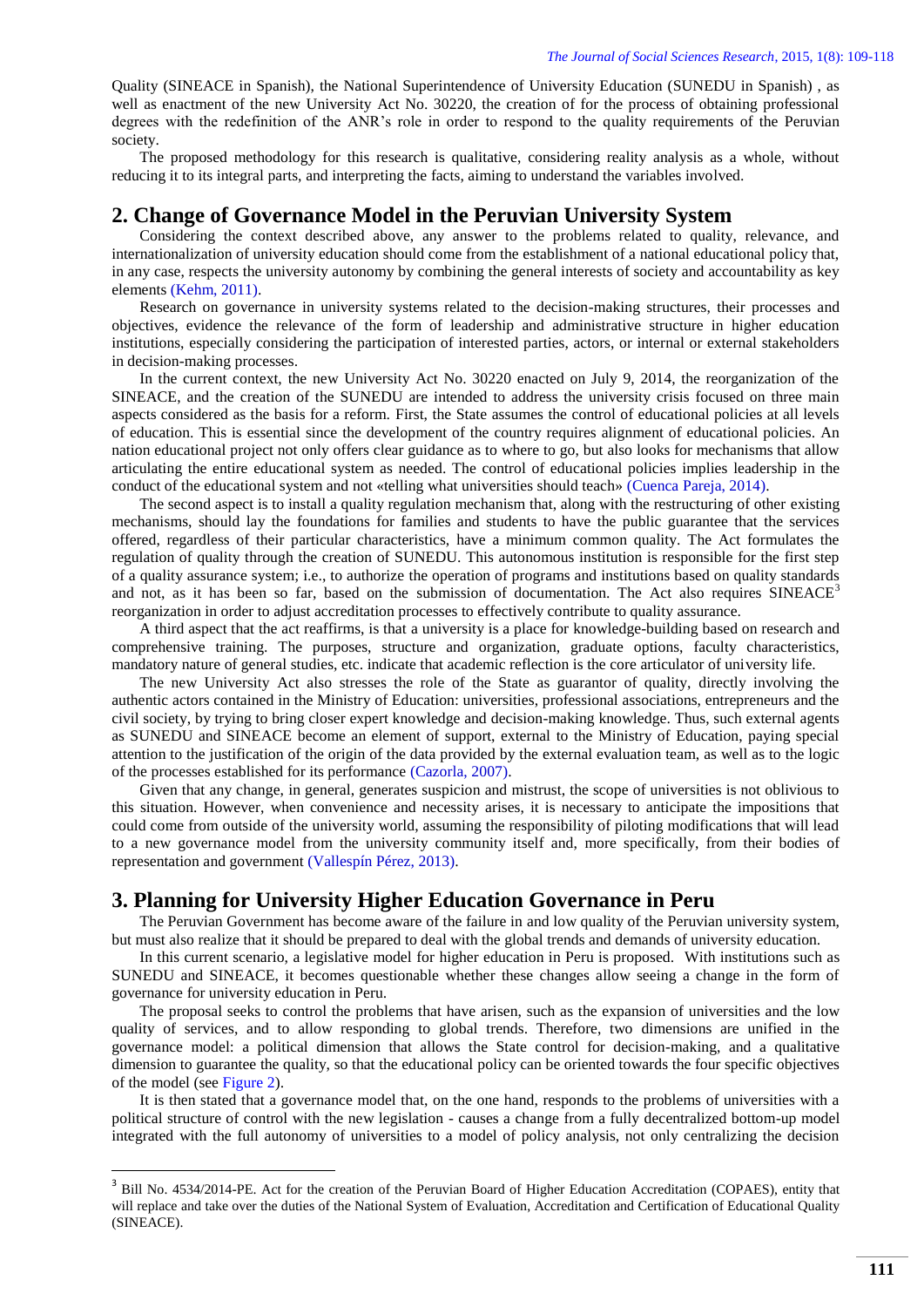from top to bottom but also based on specialized agencies such as SUNEDU and SINEACE as external consulting agents that guarantee the quality, in such a way as to take into consideration the opinion of those affected by the decision making from the top(as a political dimension) with a common objective: to improve the quality of the Peruvian university higher education in order to enhance employability and the mobility of citizens, as well as the international competitiveness of university higher education in Peru.

The proposed approach would contribute to the qualitative dimension, given that an educational policy must be set at the highest political level, so that it can respond to the demands of society with a common goal for the university system, with specific lines of action and a timeline for their implementation which allows us to address global trends and demands.

The lines of action will be defined in four specific objectives: skills (generic and specific of thematic areas)-, teaching approaches; learning and evaluation; academic credits, and quality of programs. Although these are of different nature, they seek to respond more effectively to the problems of the Peruvian universities as a result of research [\(Chiyón](#page-8-16) *et al.*, 2011). Considering that their implementation is intended to clarify and achieve relevant changes of global competitiveness, such as the mobility of professors and students, strengthen a research university, a new teaching profile, etc., the objective is to become a university that solves the real problems of society, as the EHEA is currently doing and what U.S. universities have been doing since always (3<sup>rd</sup> International Meeting of Rectors - UNIVERSIA, 2014)<sup>4</sup>.

Quality is a fundamental element in building a higher education model, it is the basis and foundation for the recognition and comparability of qualifications and therefore, is considered an aspect of vital importance (CADE. For Education 2014)<sup>5</sup>. To this end, universities should develop quality assurance systems and certification and accreditation mechanisms. Accreditation in the field of education is an issue that is only just being addressed in Peru by the competent education authorities through SUNEDU and SINEACE which, among other functions, will be responsible for setting the standards, criteria and indicators for evaluation and accreditation, fundamental for the quality of the competency-based curriculum design; for this reason, it should be developed with the active participation of deaneries, departments and research groups by centers or schools, participating in projects for innovation in the teaching methodology, pilot programs or strategic plans; not only for the design and academic accreditation but also for the promotion of the mobility of teachers, students exchange, and actions that are essential to ensure quality [\(Louvel, 2013\)](#page-8-17).

The proposed governance model seeks to promote that the system reaches its economic and social relevance so that the specific objectives in terms of teaching, research and extension respond to the demands of society, taking full advantage of the resources that society puts in their hands, which will involve analyzing the reforms of the Government and their impact in university policies, with special attention to quality, innovation, mobility, and subsidy [\(Chiyón](#page-8-18) *et al.*, 2012).

In addition to these four specific objectives, the model set the lines of action for the modernization of university higher education, with its roots in the research of the reality of Peruvian universities, their challenges and the benchmarking of what is being done in worldwide, taking the change of the Spanish model as best practice in the implementation of the specific objectives of the Bologna Process, as stated in the [OECD \(2009\).](#page-9-6)

As a result of the EHEA implementation, universities in Spain have begun to measure the impact of university in society [\(Pastor](#page-9-7) *et al.*, 2006), taking the United States system as model, as they have been doing for many years as research university [\(Keith, 2008\)](#page-8-19)<sup>6</sup>. While universities as a whole have a very important role in the development of the country, it should not be forgotten that the focal point of university activity is creation and transmission of knowledge. This knowledge creation should be measured by standards accepted at a national and international level, although they are discussions on this matter. They must be clear, even if they are not fixed in all fields of knowledge, transmission should consider publications in the form of books and articles in publishing agencies and journals of impact, as well as patents records (at a national and continental level, or in partnership and fund-raising from industry, etc.). To the extent that publications are becoming more competitive (subject to revisions and anonymous criticisms of peers) and that patents are also more competitive (registered at national or international level), the creation of knowledge by the university will be carried out with greater assurance.

Furthermore, the transmission of knowledge begins with its diffusion to students and evolves towards its transference to private companies, so that they create new products and can compete with those produced in other countries. The creation of these products may require a highly qualified labor force, and insofar as this qualification is greater, to the extent that a given country or region are capable of producing products with higher value-added, their competitiveness will also be greater and will produce more wealth. Success in the social distribution of such wealth will make the well-being of the region also higher<sup>7</sup>. At the end, the university institution will be located in the middle of the whole process.

**.** 

<sup>4</sup> *III ENCUENTRO INTERNACIONAL DE RECTORES UNIVERSIA* (THIRD INTERNATIONAL MEETING OF UNIVERSIA RECTORS). "The University of the 21st Century: a reflection from Latin America." July 27, 28 and 29, 2014.

<sup>5</sup> CADE. For Higher Education, August 12, 13, 14, 2014.

<sup>&</sup>lt;sup>6</sup> See also Appleseed (2003) and the comments of Freeland (2005) and more recently, OECD (2010). In addition, opposite arguments in Wolf (2002).

<sup>&</sup>lt;sup>7</sup> UNESCO World Report (2005). Towards knowledge societies.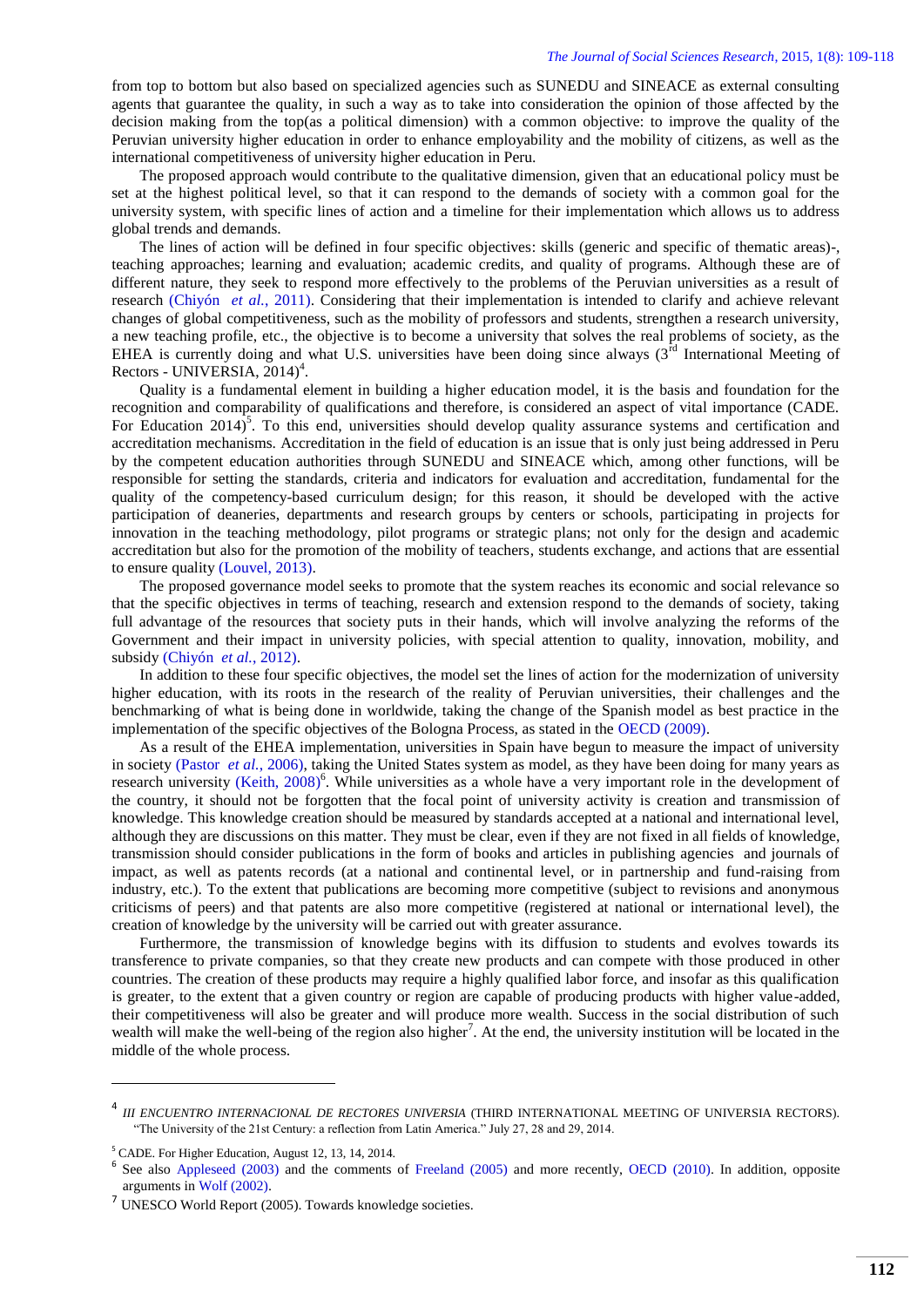Each one of the objectives considered in the university model, must be implemented by SINEACE and SUNEDU, so that universities respond to the interests of the Peruvian society, defining their own methodology to carry out evaluation, in both the internal and external assurance of quality. The accreditation model must be a quality assurance system, that is, the regulation of quality as a first step, then an adjustment of processes that must be based on a systemic approach, applying the "plan-do-check-act" cycle to each one of the processes involved. The model must be designed in such a way that it becomes an instrument for quality improvement and assurance and, at the same time, for a better control of the processes that are implemented for accreditation. Beyond a typical logic of a rational bureaucracy, which aims at meeting certain "formats", emphasis should be put on the university model, the own process of joint work, and the continued review of the planning done on the basis of its impact on practical development, which takes place voluntarily (see [Figure 2\)](#page-4-0).

This is how the proposal considers that the Peruvian Government regains control of the educational policy and of quality, thus constituting a planning model of policy analysis complemented with external agencies as quality advisors. In order to achieve the quality aim, it is required to analyze the ANR's role and university autonomy. Within this framework, it is reconsidered how actors remain for governance to achieve a university education that responds to the demands of higher education projects in the rest of the world based on the conceptual aspects analyzed and according to Peruvian reality [\(Chiyón](#page-8-18) *et al.*, 2012).

<span id="page-4-0"></span>

**Source:** elaborated by the authors, 2014

The Government, as the highest political level, should assume the control of educational policies at all levels of education through a specialized technical public body attached to the Ministry of Education, with technical, economic and administrative autonomy, aimed at regulating, coordinating and supervising the activity of universities. This public body returns an university education policy on which the political power makes the decision to approve through the legislative and the executive branches. Once the actions that respond to a particular policy have been taken, you can look back and confirm if these actions were taken in accordance with the criteria and the objectives designed. The Government, through this public body, tries to respond to the expectations of a population who benefit from these actions, insofar as specialists from the education sector are involved, representatives of the Ministry of Education, representatives of national universities, private universities, as well as of the civil society. The proposed model responds, inescapably, to a political decision-making process on criteria and objectives subject to political analysis.

Thus, the change in the political structure of the model for university higher education in Peru is based on the concept of two levels, top-down and with a change to the side in parallel; which means the permeation of public policies through independent bodies of specialists who lay the foundations of the practice. This detour is preserved with the creation of SUNEDU and SINEACE that establish the criteria, guidelines, and procedures to ensure the quality of teaching leading to the Peruvian official degrees of undergraduate and graduate studies, which should be examined considering both the distinctive characteristics of higher education in Peru and the process of incorporation into other university systems in the world. The quality assurance processes are based on the trust that is established between university, students and society. By entering a particular teaching, a student relies on the quality of the program of studies of the university, on the educational competence of professors, on the adequacy of the general services he/she receives, and on the adequacy of facilities, among other things.

SUNEDU is responsible for the licensing for the university education service, licensing being understood as the procedure aimed at verifying that the basic quality conditions to provide the university higher education service and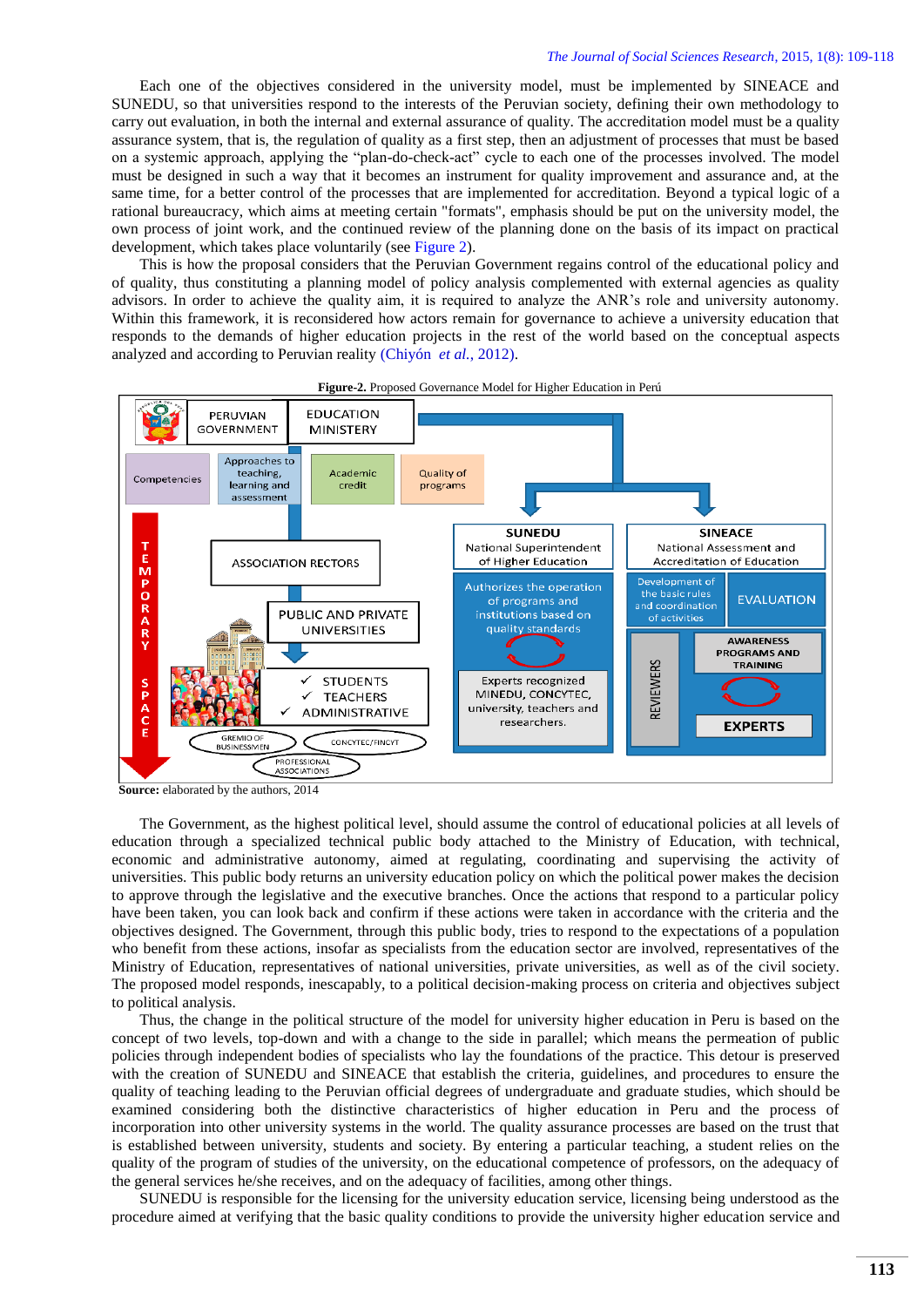authorize its operation are met. The authorization granted through the licensing by SUNEDU is temporary and renewable, and it shall be valid for six years at least. Therefore, it will be the central authority for the licensing and supervision of the educational service conditions at university higher level and, for this reason, it issues regulations and establishes procedures to ensure compliance with the public policies of the education sector in matters that fall within its competence.

SINEACE considers accreditation to be an element of information of great importance, since it is used to provide information to the student and the society in general about the official value of the degree obtained and the guarantee that the teaching quality is externally reviewed from time to time by an independent agency. The decisions derived from an accreditation process are important because they can be used to make other decisions of a different nature. Thus, the results of this accreditation process are configured as a new differentiating element within the university system, which could be used as one more criterion in different financing processes by objectives or in professional associations, while a negative decision has opposite consequences.

The ANR is reconsidered under the new legislation. The rectors of public and private universities are free to create an Association or Council of Rectors, the purposes of which are the study, coordination and general orientation of university activities in the country, as well as its economic strength and its responsibility with the national community, as set forth in the new University Act. This rectors' association is important and must be a nonprofit association made up of a total of 140 universities: 51 public and 89 private. It must be the main interlocutor of universities with the Government and play a key role in all regulatory developments that affect the university higher education of our country. It should also promote initiatives of various kinds in order to foster relations with the productive and social network, institutional relations, both national and international, and work to add value to the Peruvian universities.

A change is proposed for universities, which is not only curricular, organizational, technical, or administrative, but first and foremost a proposal of global change, of cultural nature, which has an impact on curriculum, organizational and technical plans, as well as in the administrative field. Making an impact on how to develop teaching at the university, and trying to change it, involves affecting the heritage and acquired knowledge of each professor, which affects a complex of representations made and deeply rooted throughout the vital experience of many agents. According to [\(Kehm, 2012b\)](#page-8-20), more institutional autonomy has been given to universities in order to adapt to these new perspectives, and for them to acquire more capacity to respond to the demands, needs, and expectations of society. Universities increasingly respond to the public sector, and the services offered must contribute to the modernization agenda of emerging societies and economies of knowledge (see [Figure 3\)](#page-5-0).



<span id="page-5-0"></span>**Figure-3.** Summary of Proposed Specific Objectives of Higher Educational Policy

 **Source:** elaborated by the authors, 2014

The purpose is that the governance of universities is aimed at transforming bureaucratic institutions into corporate institutions, capable of playing the role of actors in this global competition for resources and the best talent, assuming that when a change occurs, it must be based on the professionalism of agents, the professional qualities and behaviors that are linked to it, and any type of restructuring related to it; it is complex to decide when it has already been accomplished. Hence the most effective and advisable strategies are those insisting on the responsibility of the participant agents themselves, providing them with support, gathering evidence of progress through tools that allow documenting it and promoting its evaluation, and inspiring successive decisions and steps to be taken [\(Enders, 2004\)](#page-8-21).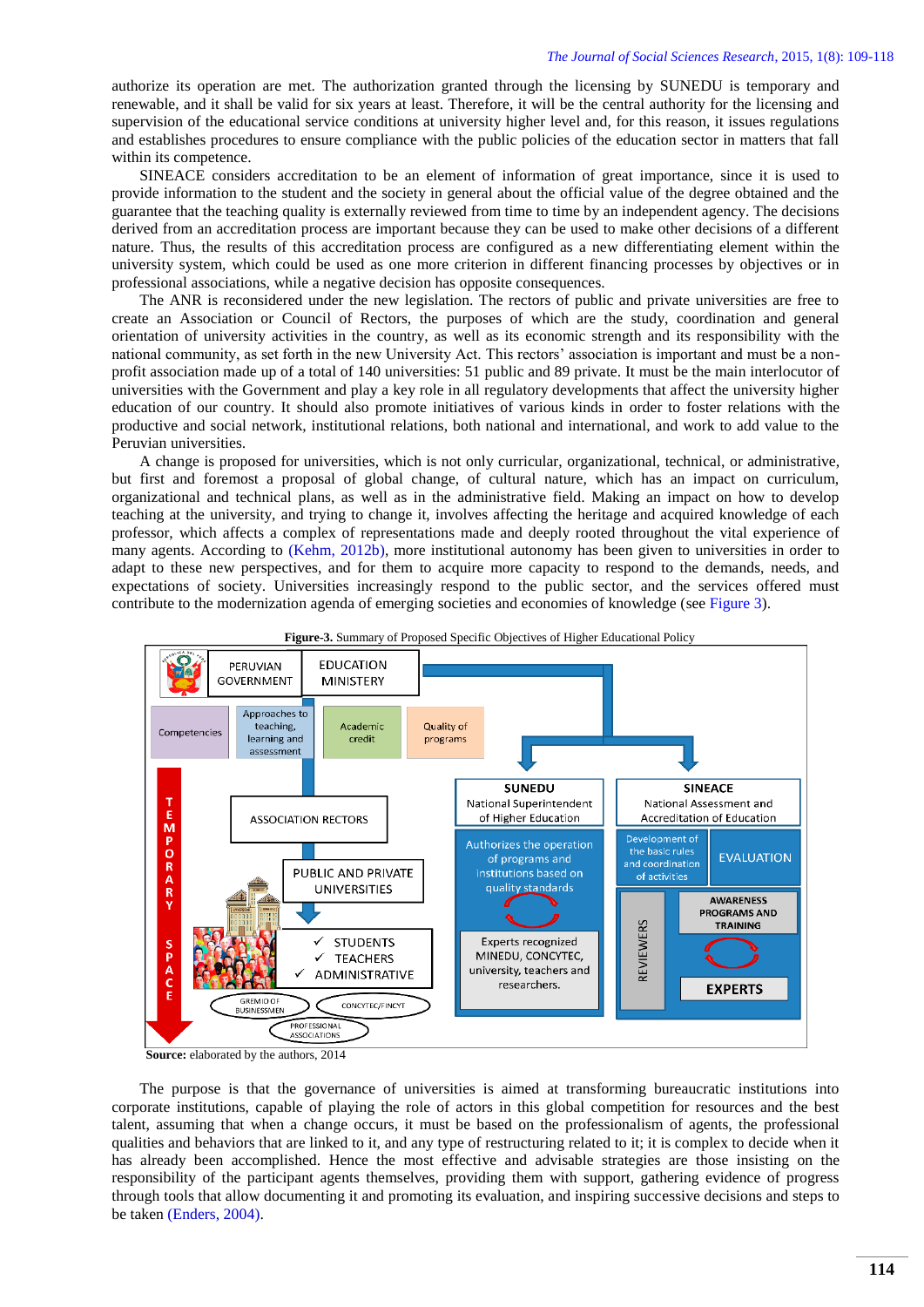#### **3.1. Validation of the Proposed Model**

The proposed model was validated through a panel of experts, who went through a qualitative interview (see [Figure 4\)](#page-6-0), whose answers were used to make a triangulation.

All experts agree that the Peruvian Government must fulfill its role as established in the Political Constitution of Peru, validating the proposal in the sense that decisions come from the highest level in the structure of the Policy Analysis, and that there is a need to revise the university higher education policy.

Experts agree that implementation of this education policy should be assessed and controlled in universities through external agencies with technical, economic and administrative autonomy, which effectively contributes as an instrument for improvement and information. They recognize the work that the SINEACE has been performing; recognize that the most important thing is that everything is aligned to a common objective for the university system with specific lines of action. This external accreditation body validates the model proposed in the sense that it will implement the education policy and then look back and confirm whether they were made in accordance with the criteria and objectives designed. They agree that, once the university education policy has been approved, SUNEDU (licensing) and SINEACE (accreditation) will implement in their models the four specific objectives proposed in the article, which leads the Peruvian university system to become the main actor in the sustainable development of society.

Furthermore, results of the interviews agree on the reconsideration of the ANR, which should be a coordination body that responds to the interests of universities. The new ANR should be a counseling institution, a consulting body aware of the sector's needs as a way of bringing the expert knowledge closer to decision-making knowledge. The new ANR must fulfill the role established by the new University Act, must look after the interests of universities, since rectors know best what universities do. They should act as advisors and opinion leaders, who should always be consulted because they know their role, not for powers delegated by the Government, but for opinion due to their experience.

<span id="page-6-0"></span>

**Source:** compilations by the authors based on experts interviews, 2014

The majority agrees that accreditation of undergraduate, graduate and institutional studies should be voluntary, in the sense that degrees on behalf of the nation should be given in the careers that are externally accredited. In those careers that decide not to be accredited degrees on behalf of their institutions should be given; the model proposes that all universities freely commit to carry out self-assessments, and then conduct an external evaluation. With the new University Act, accreditation will be at a second level, the first level will be referred to the mandatory licensing and a model of the quality system, in such a way that universities comply with a minimum for their operation.

Regarding the research, development and innovation, the results agree on the fact that it should be given at graduate level (master and PhD); this does not imply that good undergraduate research cannot be done, but the main function of undergraduate studies is the professional training. To the extent that the quality of graduate programs is enhanced through external accreditation, (I+D+i) will be implemented in their plans, as well as the change of the teaching profile, strongly engaging in solving the real problems of society. Furthermore, in order to promote research, development and innovation, public funds from and on royalties should be invested, as well as the private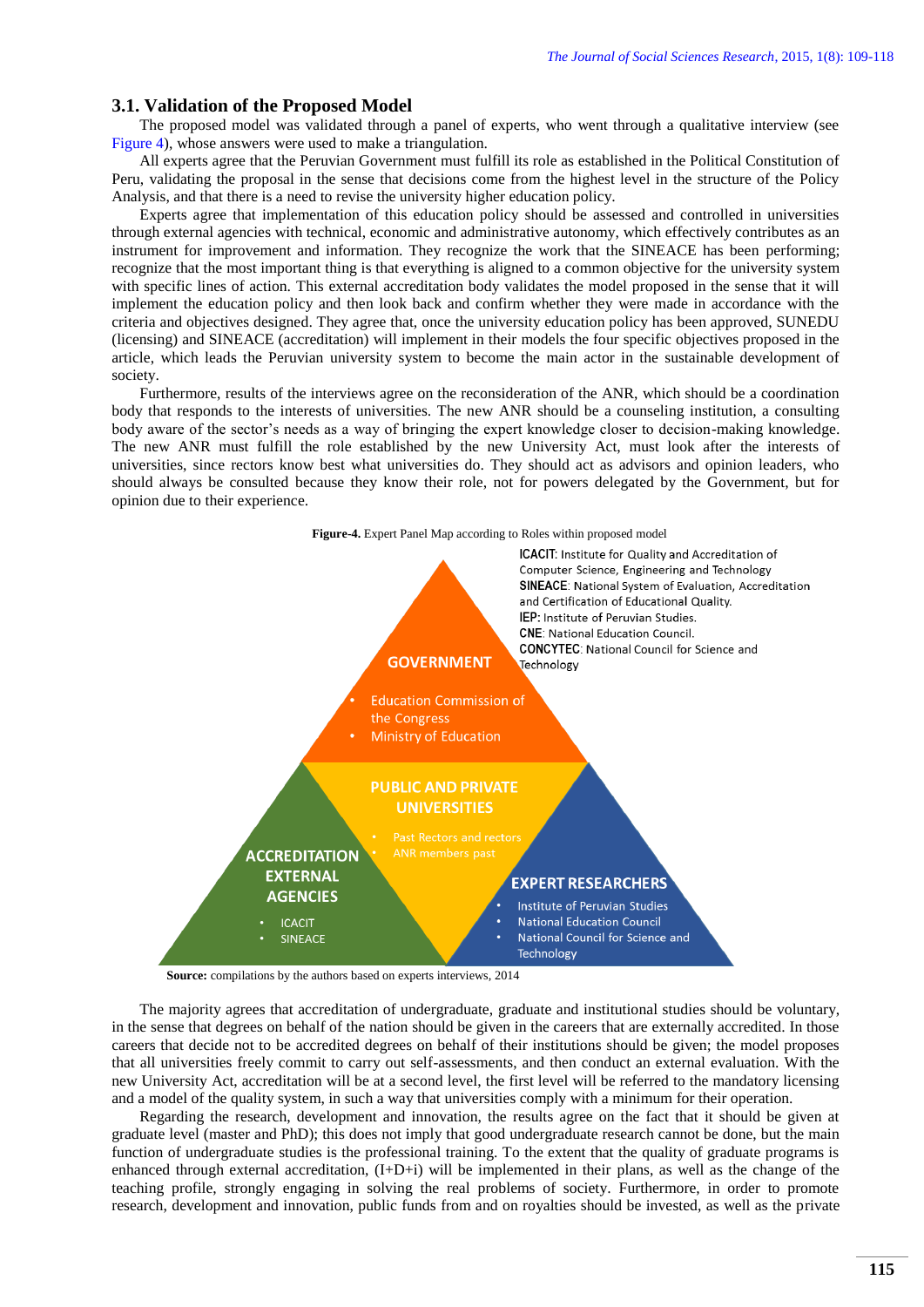financing of universities, whether national or private, with the graduate studies accredited as a way of reward and guarantee for money investment control and as a way to increase the competitiveness of the public and private universities.

# **4. Conclusions**

The developed analysis and proposal allow concluding that, in the current context of Peruvian universities and its current challenges, it is easy to adapt to a governance model that meets the global demands of university education, because there is a new legislation that centralizes in the Government the decisions on educational policies with independent external institutions of specialists who guarantee the quality of university education in parallel, thus creating a political structure that guides educational policies and the objectives for them to provide a comprehensive solution to the problems of the Peruvian university education.

The success and sustainability of the model for university higher education in Peru depends on, to a large extent, the responsibility of the Peruvian Government, in such a way that the Legislative and the Executive Branches make the decisions necessary for the governance of universities. In that sense, an educational policy with a common goal for the university system is necessary, with a timetable for the change, as well as lines of action (specified objectives) that lead Peruvian universities to meet the quality requirements, not only nationwide but worldwide. For this educational policy to permeate the society, it is necessary to change the model of planning and management of the university system: from a social reform model to a policy analysis model. A top-down model where the Peruvian Government acts as the sole responsible for responding to the demanding society as its legal representative and to the side with external and independent agencies that collect the educational policy issued by the Government to lay the foundations of practice, as it is being done in many university models in the world, where the role of an association of rectors is to negotiate with the Government and reach a consensus with SUNEDU and SINEACE on the implementation of the educational policy in universities.

A contribution to the improvement of planning, is the political structure at various levels. This concept of government at several levels, top-down and to the side has been extended and comprises phenomena such as internationalization and globalization. The principles of the Policy Analysis model for Peruvian universities, which is based on specialized agencies that work in parallel with consulting technicians who are those who finally ensure quality, such as SUNEDU and SINEACE, include one of the main problems of Peruvian universities, which is accreditation, quality certification and assessment.

The proposed model for Peruvian university higher education is a complete view of the requirements of an educational policy that allows improving the governance of the Peruvian University System, distinguished by improvements for the efficiency and relevance of university higher education in society and in the economy, and above all for the competitiveness of each university worldwide. This process of change for the Peruvian university system is a responsibility, as a goal, of the government of universities, provided that they are free to act in order to enhance their role in society with criteria and indicators that can be evaluated independently.

The new University Act sets out framework guidelines in the operation of universities, giving freedom for universities to design their undergraduate and graduate degrees. This model proposes that, once the university educational policy has been approved, universities, through their rectors, supported by SUNEDU and SINEACE, conduct studies and practical assumptions for the design of undergraduate and graduate programs adjusted to the accreditation model. It is a non-binding proposal, with value as a tool for reflection, which would be submitted to the Ministry of Education for their information and consideration.

The modernization process of university higher education and research (in the sense of I+D+i) in Peru is a social and economic requirement for the future well-being of the population and the country, not a mere submission to an educational policy. These are realities that have to do with the need to increase the social relevance of what is studied and researched, the efficiency of university studies, the effective autonomy of universities and its differentiation, as well as their recognition and prestige in Peru and worldwide. These aspects are proposed by the Peruvian university higher education model.

Due to the complexity of the model, the validation has been structured in three parts, from which we can conclude the following: first, the progress made in Peru in terms of university higher education. Second, the current lines of work that will allow the (mandatory) licensing and external accreditation (voluntary) that ensure the quality of higher education in Peru with a new University Act that contemplates the role of the Government as a control body without this affecting the university autonomy. Finally, the third part is through the knowledge from expert opinion reports resulting from the twelve qualitative interviews showing consistency with the results under the three aspects of validation and reliability.

### **References**

- <span id="page-7-1"></span>Adaniya, A. and Timana, J. (2000). Gestión estratégica y tecnología. Presentación del grupo Gerens en el Taller de Gestión Estratégica organizado por ANR Las universidades del Perú. Lima.
- <span id="page-7-2"></span>Álvarez, A. E. and Pérez, P. R. (2011). El liderazgo directivo en los centros educativos de Asturias. BORDÓN. *Revista de Pedagogía,* 63(3): 23-42.
- <span id="page-7-0"></span>Andradas Heranz, C. and González García, J. (2012). Cuestiones prospectivas del profesorado universitario", en Monográfico sobre Canvi de model a la Universitat? . Revista catalana de dret públic, núm. 4, junio de 2012. 192 - 93.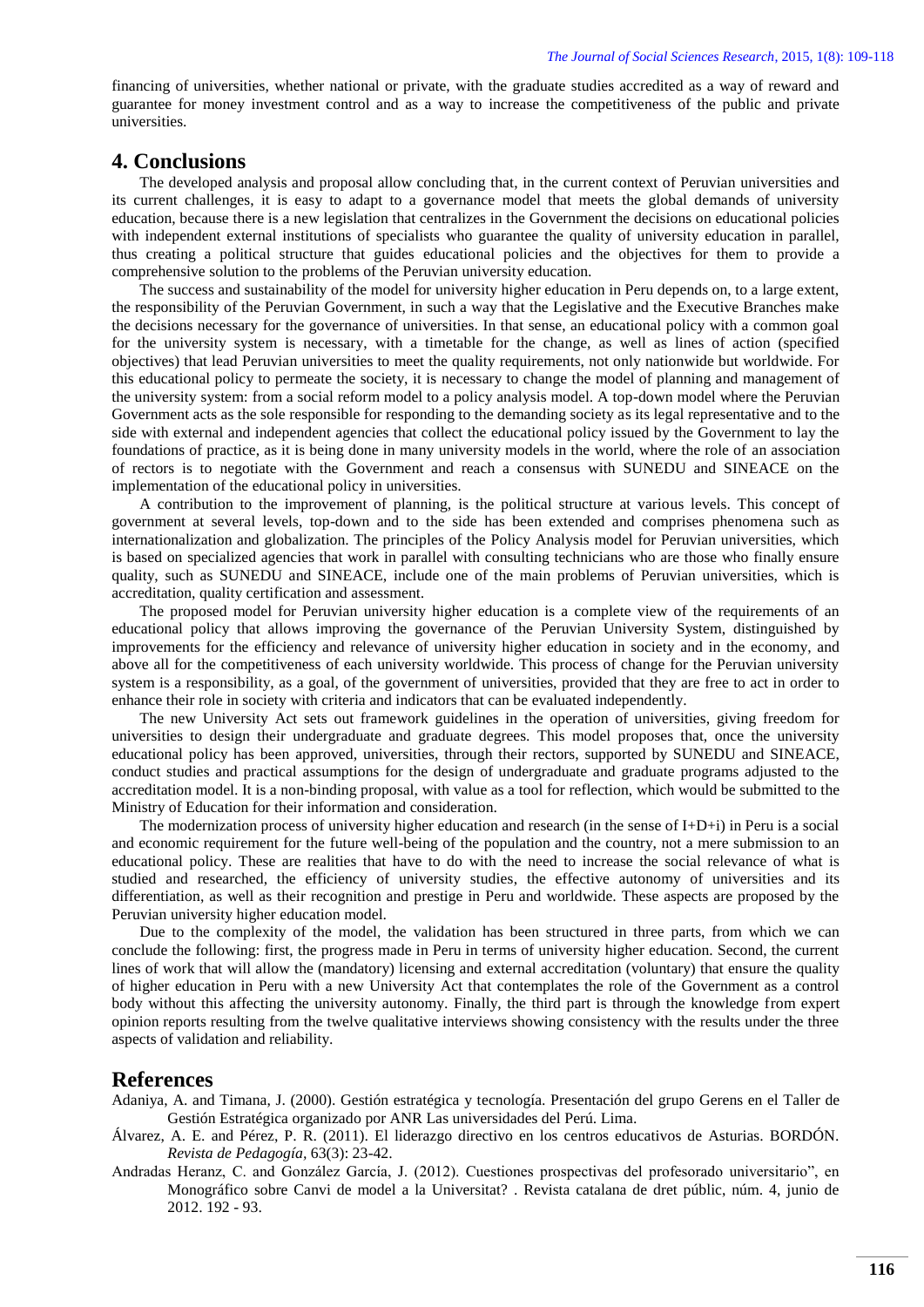- <span id="page-8-4"></span>ANR (2002). ASAMBLEA NACIONAL DE RECTORES - Ley 27504. Reglamento de funcionamiento de filiales universitarias. Consulta 12 de agosto 2011: <http://www.upch.edu.pe/facien/fc/sac/normas/Reglamento%20de> %20Filiales.pdf, Lima-Perú.
- <span id="page-8-5"></span>ANR (2003). ASAMBLEA NACIONAL DE RECTORES - Resolución 1410-2003. Reglamento de Organización y Funciones de ANR. LIma-Perú: ANR.
- <span id="page-8-6"></span>ANR (2005a). ASAMBLEA NACIONAL DE RECTORES - Estadísticas universitarias. Lima-Perú.
- <span id="page-8-7"></span>ANR (2005b). ASAMBLEA NACIONAL DE RECTORES - Ley N° 27504. Ley que regula la crecaión de filiales universitarias.

[http://www.munlima.gob.pe/PEP/NORMAS%20LEGALES%20TUPA//06.%20Gerencia%20de%20Desarr](http://www.munlima.gob.pe/PEP/NORMAS%20LEGALES%20TUPA/06.%20Gerencia%20de%20Desarrollo%20Empresarial/LICENCIA%20ESTABLECIMIENTOS/15.LEY%2027504-09-07-01.pdf) [ollo%20Empresarial/LICENCIA%20ESTABLECIMIENTOS/15.LEY%2027504-09-07-01.pdf,](http://www.munlima.gob.pe/PEP/NORMAS%20LEGALES%20TUPA/06.%20Gerencia%20de%20Desarrollo%20Empresarial/LICENCIA%20ESTABLECIMIENTOS/15.LEY%2027504-09-07-01.pdf) Lima-Perú.

- <span id="page-8-8"></span>ANR (2005c). ASAMBLEA NACIONAL DE RECTORES. Ley que deroga la ley  $N^{\circ}$  27504 y restituye el tercer párrafo del artículo 5 de la ley universitaria. Consulta 10 de mayo 2011: <http://www.unmsm.edu.pe/reforma/descargables/leyesuniversitaria> s/28564.pdf, Lima-Perú.
- <span id="page-8-9"></span>ANR (2007). ASAMBLEA NACIONAL DE RECTORES. Reglamento de organización y funciones. Lima: Resolución 863-2007-ANR.
- <span id="page-8-10"></span>ANR (2013). ASAMBLEA NACIONAL DE RECTORES - Directorio Universitario. Lima-Perú.
- Appleseed (2003). Engines of economic growth Harvard University. <http://news.harvard.edu/gazette/2003/03.13/photos/EconomicReport-full.pdf>
- <span id="page-8-0"></span>Blanco Valdés, R. (2013). La Universidad española, "Barrendera de Ilusiones", en La Universidad cercada. Testimonio de un naufragio, Editorial Anagrama, Barcelona, 2013, págs. 66 y ss.
- Bleiklie, I., Enders, J., Lepori, B.and Musselin, C. (2012). *La nueva gestión pública, la gobernanza en red y la universidad como organización profesional cambiante, en La nueva gobernanza de los sistemas universitarios, compilada por Kehm. Octaedro ICE-UB, Barcelona, págs. 215 y ss*:
- <span id="page-8-1"></span>Brunner, J. J. (2011). Gobernanza universitaria: tipología, dinámicas y tendencias. *Revista de educación,* 355: 137- 59.
- <span id="page-8-15"></span>Cazorla, A. (2007). La Innovación para el desarrollo: Modelos de planificación. Obtenido el 7 de enero de 2011, de [http://expgrafica.uma.es/Asignaturas/doctorado/ingenieria/document07/Innovacionparaeldesarrollo1.pdf.](http://expgrafica.uma.es/Asignaturas/doctorado/ingenieria/document07/Innovacionparaeldesarrollo1.pdf)
- <span id="page-8-16"></span>Chiyón, I., Palma, M.and Cazorla, A. (2011). An approach of the European higher education framework to the management of higher education at university level in Peru. *Procedia-Social and Behavioral Sciences,* 15: 586-91.
- <span id="page-8-18"></span>Chiyón, I., Fontana, A.and Cazorla, A. (2012). Toward a planning model for the Peruvian University system as a competitive strategy. *Procedia-Social and Behavioral Sciences,* 46: 1077-83.
- <span id="page-8-2"></span>Cuenca Pareja, R. (2014). Herido de muerte. Razones para una ley universitaria. Revista Ideele N°241, Disponible en[: http://www.revistaideele.com/ideele/content/herido-de-muerte-razones-para-una-ley-universitaria.](http://www.revistaideele.com/ideele/content/herido-de-muerte-razones-para-una-ley-universitaria)
- De Boer, H., Enders, J.and Schimank, U. (2012). ¿Hacia una nueva gestión pública? La gobernanza de los sistemas universitarios en Inglaterra, Los Países Bajos, Austria y Alemania, en La nueva gobernanza de los sistemas universitarios, compilada por Kehm, Octaedro ICE-UB, Barcelona, págs. 193 y ss.
- <span id="page-8-3"></span>De los Ríos, I., Alier, J. L., Díaz, J. M.and Yagüe, J. L. (2002). La iniciativa Leader, un planteamiento de desarrollo rural desde la innovación y el conocimiento local: Resultados y experiencias. In Innovación para el desarrollo rural: La iniciativa Leader como laboratorio de aprendizaje. De los Ríos, (Ed.). Madrid: Consejería de Economía e Innovación Tecnológica.
- <span id="page-8-21"></span>Enders, J. (2004). Higher education, internacionalisation, and the nation-state: Recent developments and challenges to governance theory. *Higher Education,* 47(3): 361-82.
- Ferlie, E., Musselin, C.and Andresani, G. (2012). El pilotaje de los sistemas de educación superior:una visión desde la perspectiva de la gestión pública, en la nueva gobernanza de los sistemas universitarios, compilada por Kehm, Octaedro ICE-UB, Barcelona, págs. 133 y ss.
- Freeland, R. M. (2005). Universities and cities need to rethink their relationships. Chronicle of Philanthropy.
- <span id="page-8-13"></span>Gazzola, A. L. and Didriksson, A. (2008). Tendencias de la educación superior en América Latina y el Caribe. UNESCO. IESALC.
- <span id="page-8-11"></span>INEI - II University National Census (2010). INSTITUTO NACIONAL DE ESTADISTICA - II Censo Naciona Universitario. Lima - Perú.
- <span id="page-8-14"></span>Kehm, B. M. (2011). La Gobernanza en la enseñanza superior. Sus significados y su relevancia en una época de cambios. Barcelona: OCTAEDRO-ICE.
- Kehm, B. M. (2012a). Gobernanza: ¿Qué és? ¿Es importante?, en La nueva gobernanza de los sistemas universitarios, compilada por la propia autora, Octaedro ICE-UB, Barcelona, págs. 19 y ss.
- <span id="page-8-20"></span>Kehm, B. M. (2012b). Introducción, en la nueva gobernanza de los sistemas universitarios, compilada por la propia autora, Octaedro ICE-UB, Barcelona, pág. 10.
- <span id="page-8-19"></span>Keith, P. (2008). The Impact of International Students in Massachusetts Higher Education [http://www.masscolleges.org/images/PDF/impactofinternationalstudentsinmassachusettshighereducation.pd](http://www.masscolleges.org/images/PDF/impactofinternationalstudentsinmassachusettshighereducation.pdf) [f.](http://www.masscolleges.org/images/PDF/impactofinternationalstudentsinmassachusettshighereducation.pdf)
- <span id="page-8-17"></span>Louvel, S. (2013). Understanding change in higher education as bricolage: how academics engage in curriculum change. *Higher Education,* 66(6): 669-91.
- <span id="page-8-12"></span>National Assembly of Rectors (2013). University Directory. Lima -Peru.